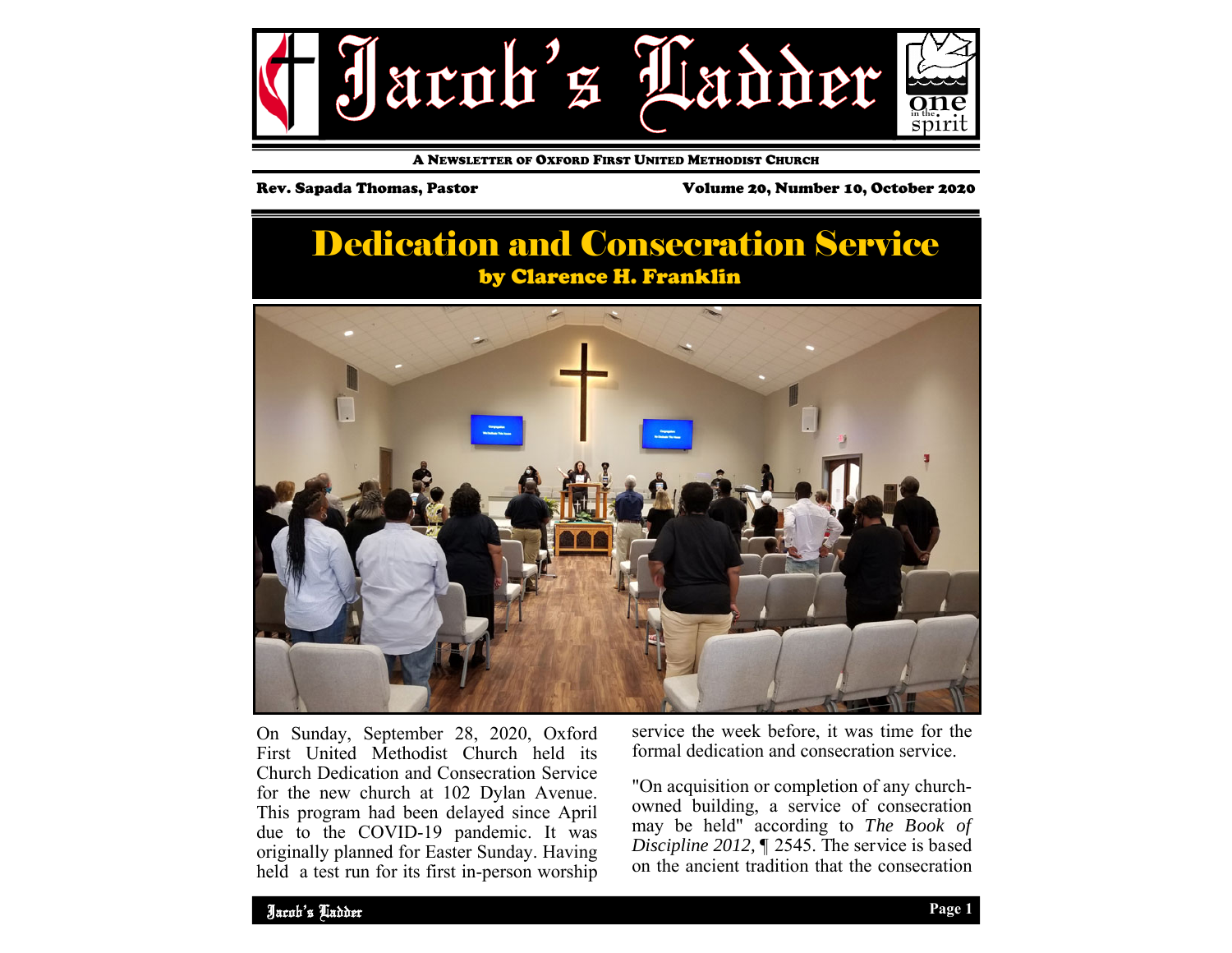of a church building is the proclamation of the Word and the celebration of Holy Communion as the first act of worship in the new building.

The Dedication and Consecration Service was led by Pastor Sepada Thomas, and special guest, Rev. Dr. Raigan Miskelly, New Albany District Superintendent. She officiated over the traditional "Burning of the Church Note." By the Grace of God, Oxford First has no note since the church is completely paid for. This was proclaimed to the church by James Milliner and Jimmy McGlaun.

Rev. Miskelly also delivered the Dedication and Consecration sermon for the day. She presented the following phrase to the

congregation and asked them what did they see:

### **IAMNOWHERE**

Do you see **"I am nowhere,"** or do you see **"I am now here?"** It all about how we see ourselves and how we see God she said. There is a big difference. She also stated that the church today needs to proclaim more about what it stands for, and not so much about what it is against. It was a great message.

We practiced necessary social-distancing, and all wore masks, as we resumed in-person worship, and *Celebrated*, *Consecrated*, and *Dedicated* our new church building. Praise God.

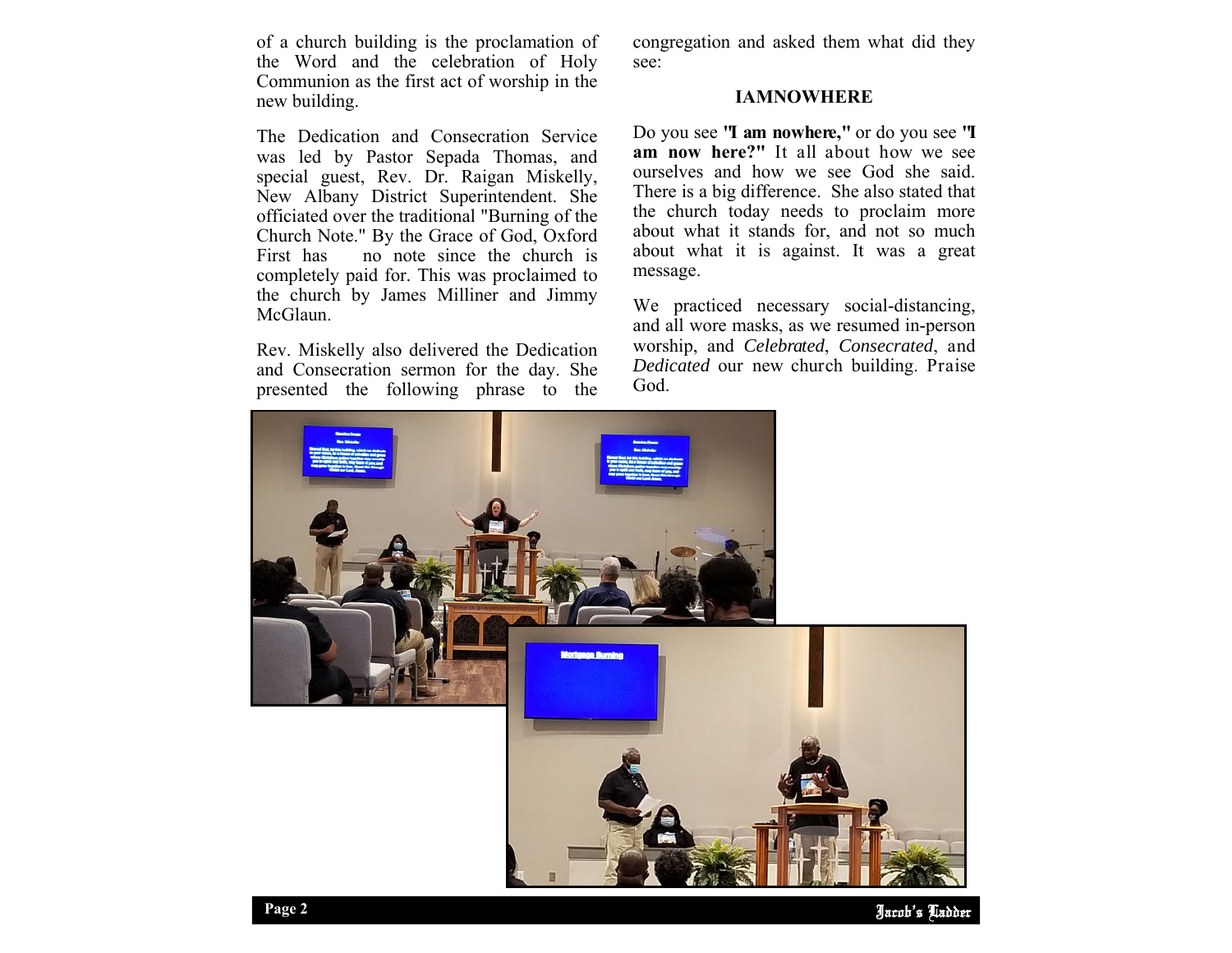

**Theme: The Role of the Servant to The Role of the Servant to God and Church God and Church** 

**Subject: "See A Need and Lead"**<br> **Text: Nehemiah 2:17-18<br>
Outline: Prayer, Prepare, Perseverance Text: Nehemiah 2:17-18** 

**Outline: Prayer, Prepare, Perseverance** 



**Speaker: Minister Gracie Spearman Speaker: Minister Gracie Chairperson, OFUMC Prayer Ministry and Outreach Programs Chairperson, OFUMC Prayer Ministry and Programs** 

> **Oxford First UMC Laity Program Oxford First UMC Program October 18, 2020 October 18, 2020**  9:00 A.M.